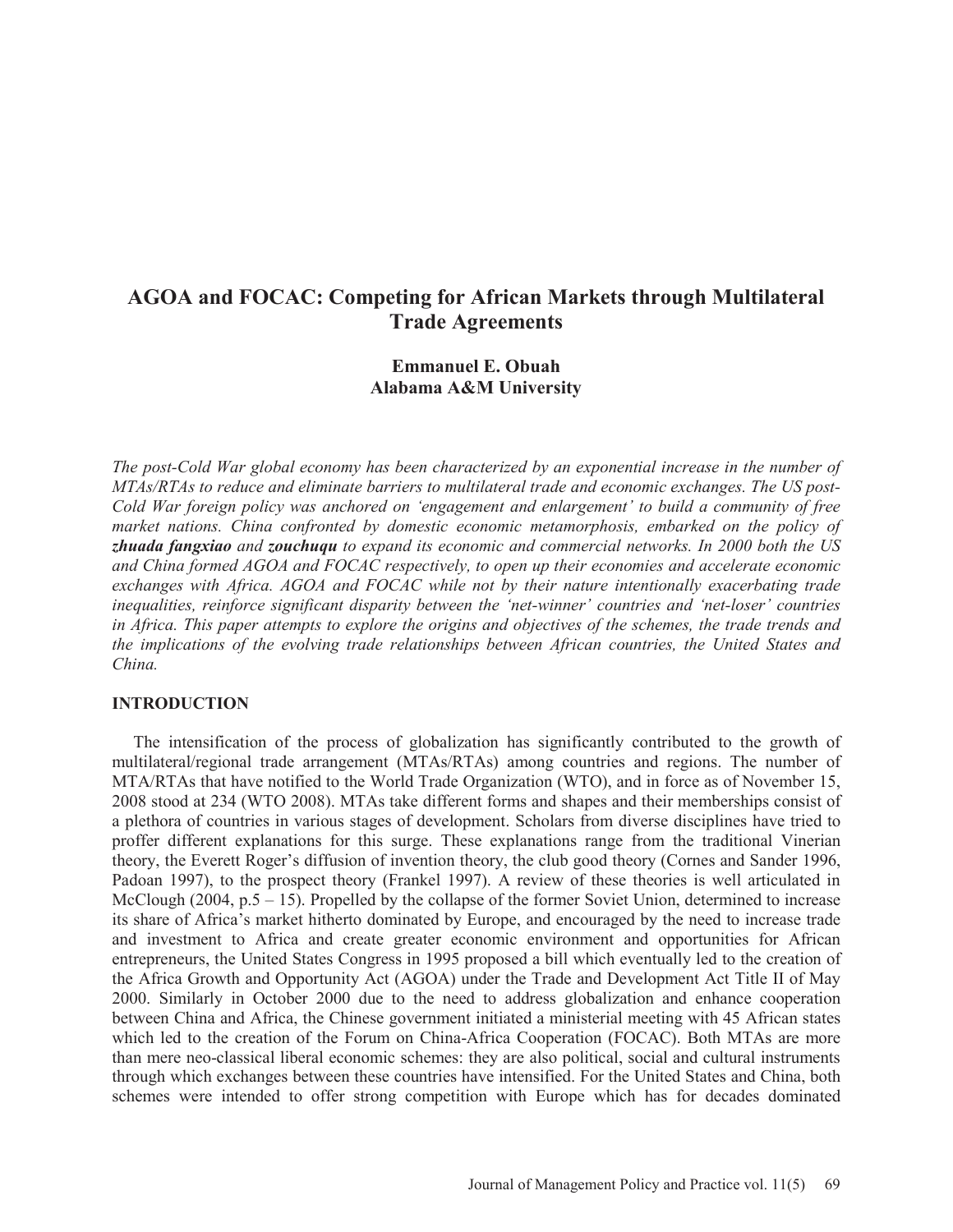economic and other exchanges in Africa. This paper therefore seeks to find out which countries have become dominant in trade with Africa.

 The formation of liberal trade agreements between African countries and countries from other regions is not new. For examples, the Yaoundé Conventions of 1963 and 1969 between the European Economic Community (EEC) and 18 associated African ex-colonies of France, Belgium and Italy; the British Association of Commonwealth Countries between Britain and its ex-colonies; the various Lomé Conventions of 1973, 1979 and 1984 between the European Union (EU), Africa, Caribbean and Pacific countries (EU-ACP); and the ongoing Economic Partnership Agreement (EPA) formed under the Cotonou Agreement of 2000 by EU and ACP countries in response to the non-reciprocal and discriminatory preferential trade agreements by the EU which are incompatible with the rules of WTO.

 The creation of AGOA was underscored by the post-Cold War America policy of 'engagement and enlargement' to build a community of free market nations, in which the US would no longer cede the African market to Europe. For China, its post-Cold War economic policy which was anchored on *zhuada fangxiao* ('grasping the large and releasing the small') and *zouchuqu* ('going out'), and the need to find sources of energy for its expanding economy were the driving forces in its resurgence in Africa to compete with Europe and US.

 For African states, both schemes at least offer them an opportunity to diversify their [inter]dependence, on economic, political and socio-cultural exchanges from Europe-dominated postcolonial arrangements. The creation of both the AGOA and FOCAC has dramatically altered the postcolonial commercial map of Africa which hitherto had been controlled by Britain and France. Both the United States and China have become major players in economic activities in Africa. For example, the US is the largest destination for exports from Sub-Saharan Africa, while China is the second largest trading partner in Africa behind US. China – Africa trade is up by 24 percent from 1995 to 2007 (Africa News Network 2008), and it is projected to increase to \$100 billion by 2010. The \$100 billion projection for 2010 was reached in 2008, when the two-way China-Africa trade reached \$107 billion (China Daily 2009). In 2005, Africa posted a trade surplus of \$2.4 billion (Wenping 2008). The pertinence of AGOA and FOCAC cannot be overemphasized. While AGOA exemplifies North-South cooperation, FOCAC is an archetype of South-South, 'win-win' cooperation. Finally, both schemes are post-Cold War articulation of efforts by China and US to compete with the European countries in the share of trade and economic exchanges in Africa. The intent of this paper therefore is, to examine the origins and objectives of these schemes, the trend of trade and implications for Africa.

#### **THE CREATION AGOA**

 The bill which led to the formation of AGOA was initiated in 1995 and after a five-year battle; it was passed into act by the US Congress on May 18, 2000 under the Trade and Development Act Title II. It came into force on October 1, 2000. The Act offers tangible incentives to designated sub Saharan African (SSA) countries to continue their efforts to open their economies and build free markets. AGOA delegates authority to the Office of the United States Trade Representative (USTR) to publish determinations regarding whether a country has established an effective visa system and meets the other customs-related requirements under section 112 of the Act (USTR 2000). It gives the President of the United States the authority to designate a SSA country as eligible to participate in AGOA or to remove from the list of designated beneficiary of SSA countries, any country deemed not to be making progress or violated the eligibility criteria. AGOA was intended to advance US economic and security interests in SSA countries which make significant progress towards economic development and political reforms. Since October 2000, there have been three other phases of AGOA, namely, AGOA II (2002) which would significantly expand preferential access for imports from beneficiary SSA countries; AGOA III (2004) which would extend preferential access for imports from beneficiary SSA countries until September 30, 2015; and AGOA IV (2006) which would extend the third country fabric provision from September 2007 to September 2012 (AGOA 2006).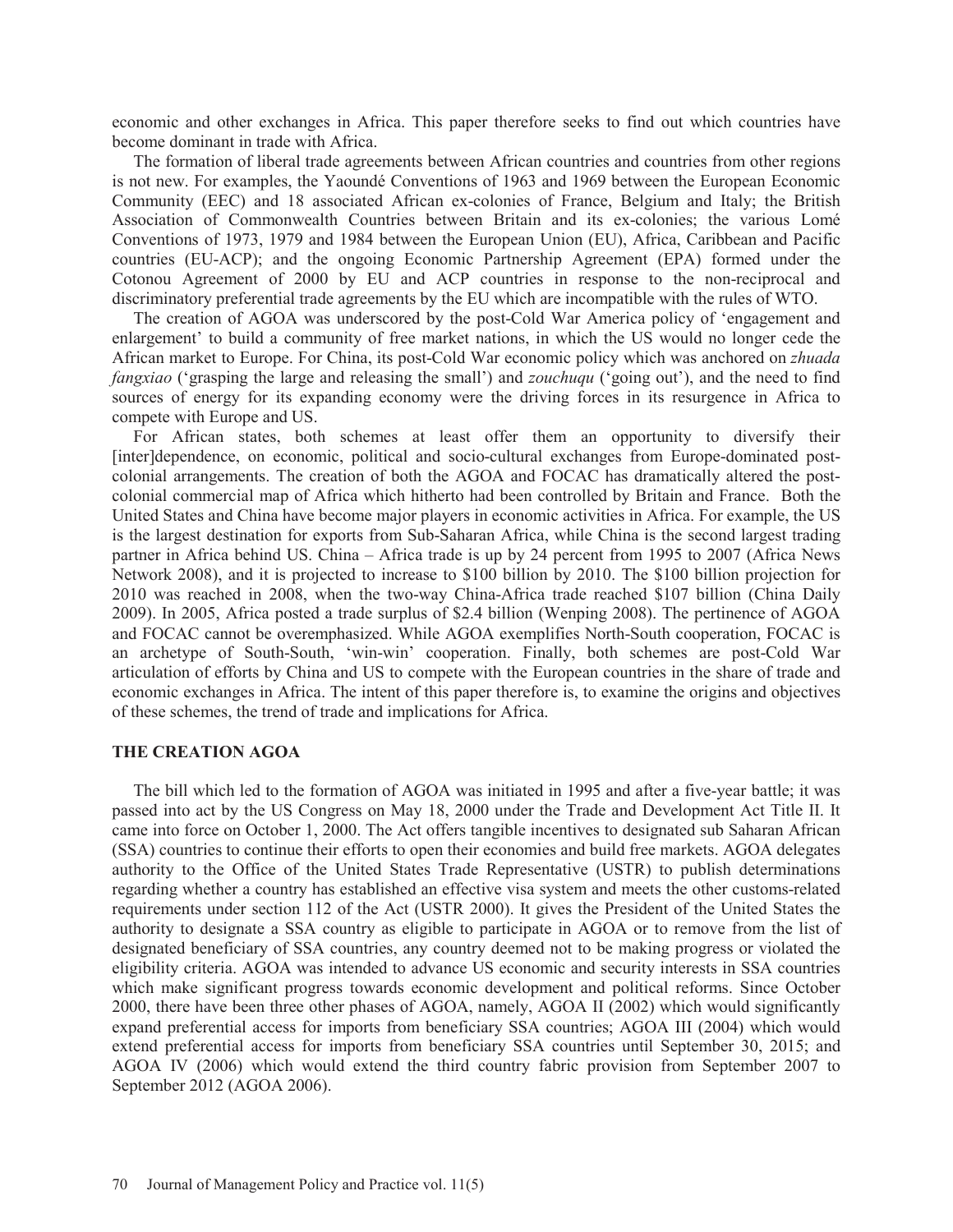AGOA is based on the principle that increased trade and investment flows would have greater impact on the economic environment in which trading partners eliminate obstacles to trade and capital flows and encourage the development of a prosperous private sector that would offer greater economic opportunities to Africans. Its primary objective is therefore to offer duty-free and quota-free access to a wider range of products from SSA to American market for an initial period of eight years (later extended to 2015). Conventional orthodox economists would argue that AGOA is a non-reciprocal trade agreement in that SSA countries are not required to offer duty- and quota-free access to American products. This assumption is parochial, for AGOA not only lays down certain economic and political criteria to be satisfied by SSA countries, it ensures increased trade and carries with it certain essential ingredients of American capitalist philosophy and governance. This assertion is clearly articulated in the objectives and eligibility criteria of AGOA.

# **OBJECTIVES OF AGOA**

According to section 103 of the Act, the objectives of AGOA are as follows:

- 1. Encourage increased trade and investment between the United States and Sub-Saharan Africa;
- 2. Reduce tariff and non-tariff barriers and other obstacles to sub-Saharan African and Unites States trade;
- 3. Expand United States assistance to sub-Saharan Africa's regional integration efforts;
- 4. Negotiate reciprocal and mutually beneficial trade agreements, including the possibility of establishing free trade areas that serve the interest of both the United States and the countries of sub-Saharan Africa;
- 5. Focus on countries committed to the rule of law, economic reform, and the eradication of poverty;
- 6. Strengthen and expand the private sector in sub-Saharan Africa, especially enterprises owned by women and small business;
- 7. Facilitate the development of civil societies and political freedom in sub-Saharan Africa;
- 8. Establish a United States-sub-Saharan African Trade and Economic Forum; and
- 9. Accession of the countries of sub-Saharan Africa to the Organization for Economic Cooperation and Development (OECD), Convention on Combating Bribery of Foreign Public Officials in International Business Transactions (AGOA 2000).

 From the above it is quite clear that the objectives are wide-ranging and beyond ordinary nonreciprocal tariff-free trade arrangements. It is an economic and political arrangement for further deepening of the relationship between the US and SSA.

## **ELIGIBILITY CRITERIA**

 The Act prescribed certain economic and political requirements which participating SSA countries must fulfill before becoming actively involved. According to section 104 of the Act, the President of the United States is authorized to designate a sub-Saharan African country as eligible if the President determines that the country has:

(1) Established, or is making continual progress toward establishing:

- a. a market-based economy that protects private property rights, incorporates an open rules-based trading system, and minimizes government interference in the economy through measures such as price controls, subsides, and government ownership of economic assets;
- b. the rule of law, political pluralism, and the right to due process, a fair trial, and equal protection under the law;
- c. the elimination of barriers to United States trade and investment, including by  $(i)$  the provision of national treatment and measures to create an environment conducive to domestic and foreign investment; (ii) the protection of intellectual property; and (iii) the resolution of bilateral trade and investment disputes;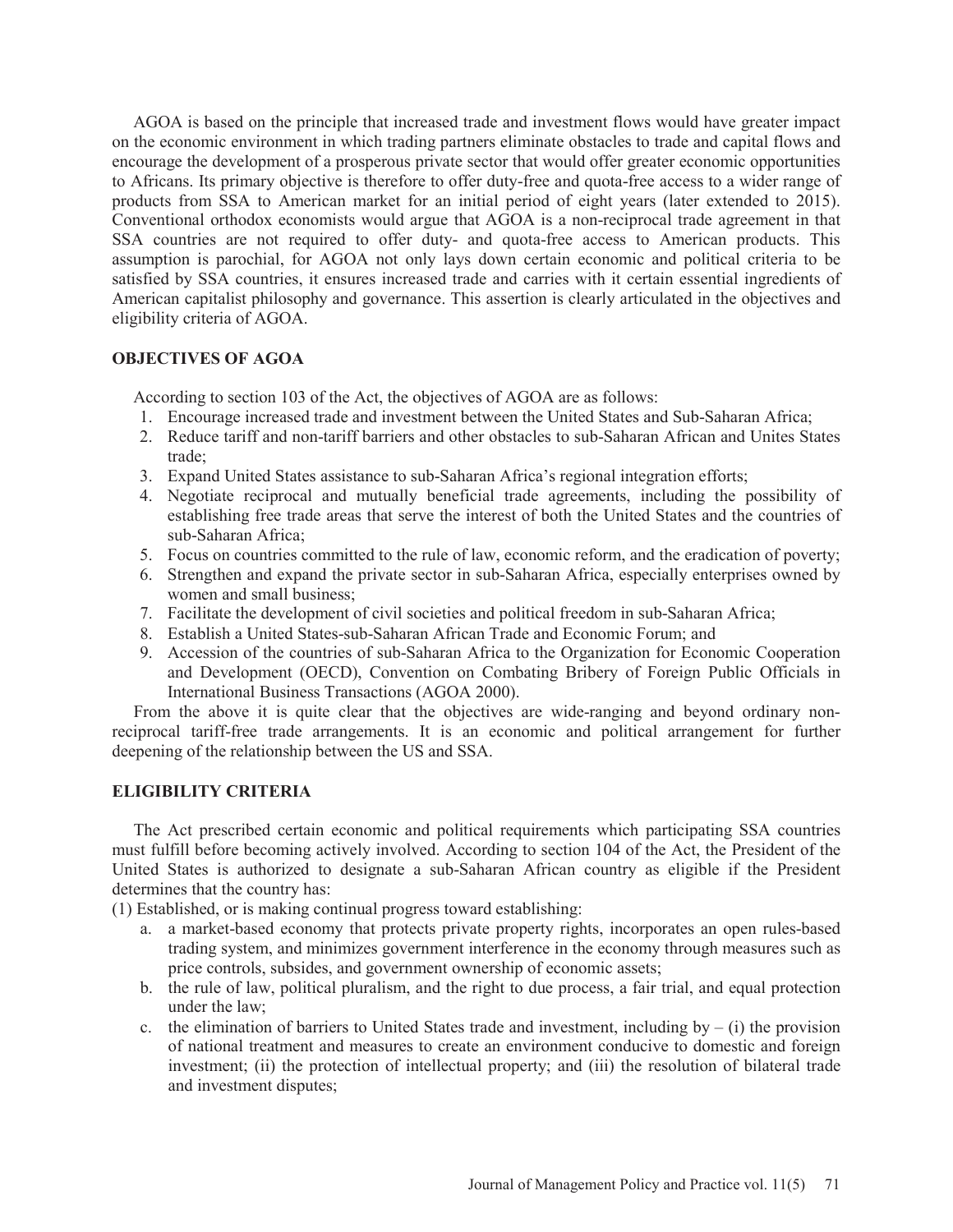- d. economic policies to reduce poverty, increase the availability of health care and educational opportunities, expand physical infrastructure, promote the development of private enterprise, and encourage the formation of capital market through micro-credit or other programs;
- e. a system to combat corruption and bribery, such as signing and implementing the Convention on Combating Bribery of Foreign Public Officials in International Business Transactions; and
- f. protection of internationally recognized worker rights, including the right of association, the right to organize and bargain collectively, a prohibition on the use of any form of forced or compulsory labor, a minimum age for the employment of children, and acceptable conditions of work with respect to minimum wage, hours of work, and occupational safety and health;

(2) Does not engage in activities that undermine United States national security or foreign policy interests; and

(3) Does not engage in gross violation of internationally recognized human rights or provide support for acts of international terrorism and cooperates in international efforts to eliminate human rights violation and terrorist activities (AGOA 2000).

 Based on these criteria, the President of the United States can approve the membership of SSA countries to AGOA. Similarly, the President can terminate the membership of any SSA country that is not continually making progress in meeting these requirements.

 The removal of a country from the list of designated countries as a beneficiary country is based on section 502(b) of the US Trade Act of 1974 as amended, which states that the President shall not designate any country as a beneficiary country if:

- 1. The country is a Communist country, unless its products receive normal trade relations treatment, it is a member of the WTO and International Monetary Fund or is not dominated or controlled by international communism;
- 2. The country is a party to an arrangement or participates in any action that withholds or has the effect of withholding vital commodity resources or raise their prices to unreasonable levels, causing serious disruption to the world economy;
- 3. The country affords preferential treatment to products of a developed country which has or is likely to have a significant adverse effect on US commerce;
- 4. The country has nationalized, expropriated or otherwise seized property, including trademarks, patents, or copyrights owned by a US citizen without compensation;
- 5. The country does not recognize or enforce arbitrary awards to US citizens or corporations;
- 6. The country aids or abets, by granting sanctuary from prosecution, any individual or group which has committed international terrorism;
- 7. The country has not taken or is not taking steps to afford internationally-recognized worker rights, including the right of association, the right to organize and bargain collectively, freedom from compulsory labor, a minimum age for the employment of children, and acceptable conditions of work with respect to minimum wages, hours of work and occupational safety and health;
- 8. The country has not implemented its commitment to eliminate the worst forms of child labor, as defined by the International Labor Organization's Convention 182 (AGOA 2003).

 The implication of section 502(b)(2) is that, if for example, the Organization of Petroleum Exporting Countries (OPEC) decides to increase the price of crude by reducing its production as was the case in the late 1970s and 1980s, Nigeria's participation in AGOA may be terminated. The rules of termination like the rules of entry are set down by the US and the power is exercised by the US President.

 As of April 2008, forty SSA countries were eligible for AGOA benefits (USTR 2008). AGOA has expanded the list of duty-free treatment under GSP to AGOA eligible countries to more than 1,800 tariff line items in addition to the standard GSP list of approximately 6,000 items available to non-AGOA GSP beneficiary countries (AGOA 2001). These products range from raw materials, semi-processed, processed, semi-assembled parts, spare parts, textiles to finished manufactured products. Although these products have been classified as eligible for duty-free treatment under AGOA, they are required to meet certain non-tariff specifications and standards such as weight, inspection, quality, quantity, and unit price.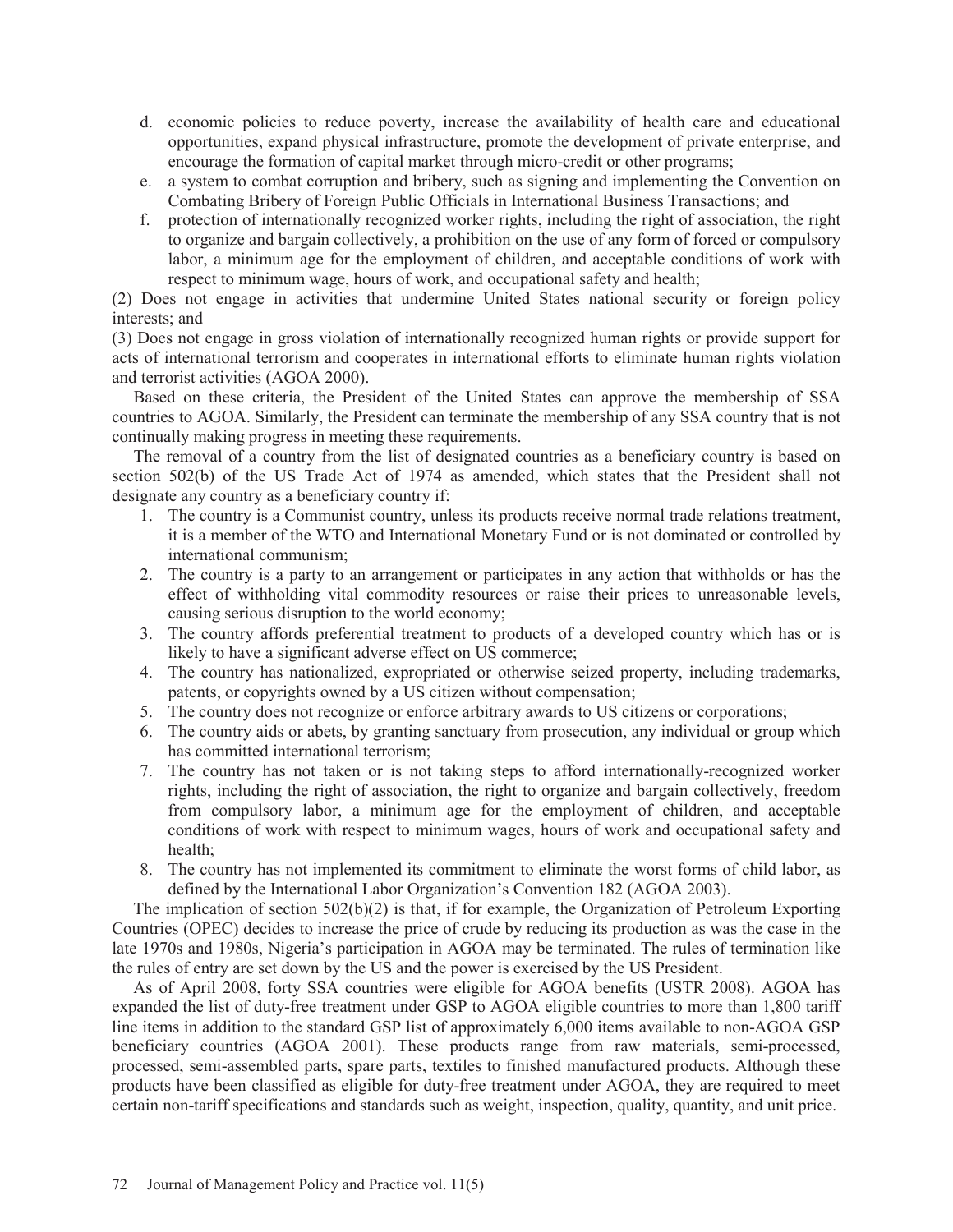#### **THE CREATION OF FOCAC**

 Driven by the accentuation of the globalization process, the need to seek for potential energy sources, the proclivity to reciprocate Africa's support during the Tiananmen Square debacle, the long-term strategic interests to boost its international status and to curb Taiwan's relations with Africa, China in October 2000 organized a Cooperation-Ministerial meeting in Beijing which culminated in the formation of FOCAC. The meeting was attended by 80 ministers in charge of foreign affairs and international trade and economic development from 45 African states. Delegates also came from 17 international and regional organizations, and representatives from Malawi and Liberia (two countries that did not have diplomatic ties with China at the time of the meeting). The meeting reached a broad consensus about establishing a fair and just international political and economic order for the  $21<sup>st</sup>$  century, and how to promote Sino-Africa economic and trade cooperation. The meeting also prepared and passed two official documents: the Beijing Declaration of the Forum on China-Africa Cooperation, and the Sino-Africa Cooperation Guidelines for Social and Economic Development to provide a framework for China and Africa to build closer and long-standing, stable and mutually beneficial relations (China.Org.cn 2000). The Beijing Declaration recognized FOCAC as a south – south, 'win-win' cooperation scheme between developing countries (Embassy of Republic of China in the Republic of Zimbabwe 2004). Since this inaugural meeting, there have been FOCAC ministerial meetings in Addis Ababa, Ethiopia on December 15 -16 2003, Beijing on November 3 – 5, 2006, and Sham El Sheik, Egypt on November 8 -9, 2009. While the Addis Ababa meeting passed the Addis Ababa Action Plan (2004 – 2006), the Beijing summit passed the FOCAC Action Plan  $(2007 - 2009)$  and the Sham El Sheik summit passed the  $2010 - 2012$ Action Plan. Although the FOCAC ministerial confabs *de jure* provide the platform for setting the tone for collaborative agreements, by *de facto* most development exchanges between China and Africa take place on bilateral basis.

 The FOCAC's Beijing declaration of the FOCAC, the Addis Ababa Action plan and the Beijing Action Plan are all well articulated and all encompassing documents which focus on a wide range of issues including the impact of globalization, the need for south-south cooperation, the issue of nuclear weapons, the role of the UN and the African Union, the spread of HIV/AIDS, human rights, and political, economic, energy and social cooperation. Each plan sets out certain accomplishable goals and objectives which are consistent with the key principles of China's African policy based on peaceful coexistence, respect for Africa independence, mutual benefit, mutual support and common development. The Beijing FOCAC Action Plan for 2007 – 2009 was aimed to build on the success of the previous plans by encouraging: political cooperation in the areas of high level visits, collective dialogue, contacts between legislature and level of governments, consular and judicial cooperation. Furthermore, the Plan hoped to establish economic cooperation in the areas of agriculture, investment and business cooperation, trade, finance, infrastructure, cooperation in energy and resources, cooperation in science and technology. It also hoped to create cooperation with Africa in international affairs in the areas of the observance of various international instruments including the UN charter, the Five Principles of Peaceful Coexistence, the Constitutive Act of the African Union (AU), human rights, the principles of the World Trade Organization (WTO); and cooperation in social development in the areas of human resources development, culture, education, medical care and public health, environmental protection, tourism, news media and people-to-people, youth and women exchanges. Finally, through FOCAC, China hopes to liberalize trade with Africa. Since the creation of FOCAC, China has accomplished some of the following projects to boost trade: introduced and expanded zero-tariff treatment to over 440 products from least developed countries (LDCs) in Africa and increased trade; established five special economic zones (SEZs) (at various stages of completion) in parts of Africa (two in Nigerian, one in Ethiopia, one in Zambia, and one in Mauritius) (Brautigan *et al* 2010, p.2); significantly increased Chinese government scholarships to African students to 5500 per year; and increased trade by over 30 percent annually (China Daily 2008).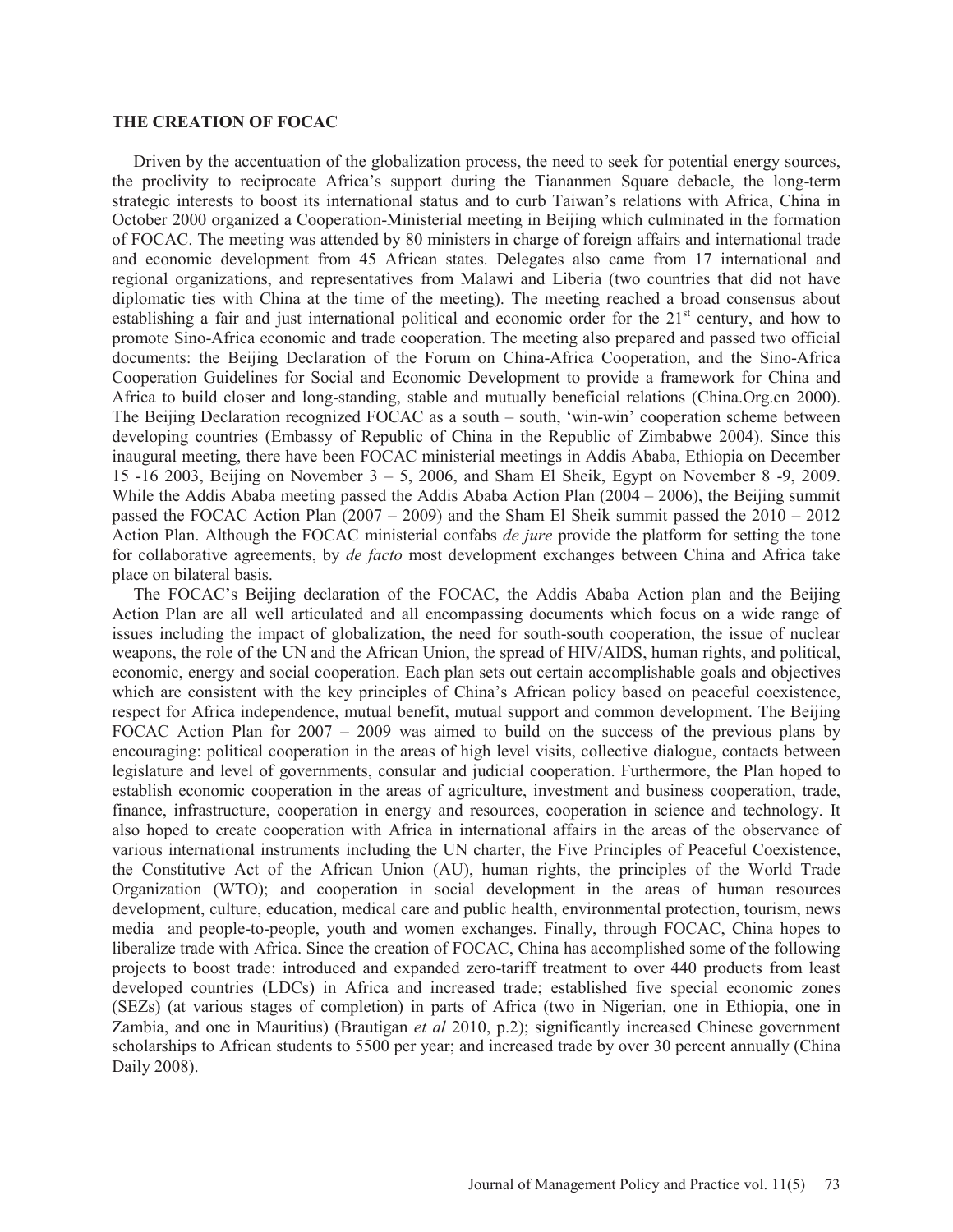#### **AGOA, FOCAC AND TRENDS IN TRADE WITH AFRICA AND THEIR IMPLICATIONS**

 In this section, I examine the trend and implications of both the AGOA and FOCAC on trade between Africa and US, and trade between Africa and China on the other hand. Although both arrangements are trade centered, cooperation under FOCAC is more encompassing than AGOA. While AGOA is a cooperation between the US and Sub-Saharan African countries, FOCAC is a cooperation between China and African countries. For example, the various Action Plans articulate cooperation in all aspects of multilateral relations. While AGOA is a trade arrangement under the genre of North – South relations, FOCAC brings together developing countries in Africa under South – South umbrella. AGOA provides eligibility criteria for entry and for de-membership, FOCAC on the other hand has no such elaborate criteria. Rather, all African states with diplomatic relations with China (regardless of the type of political regime) can join the forum.

 Both schemes are intended to increase trade, investment and other exchanges between the member countries. In this section, I concentrate on trade under both schemes. Both schemes have also led to increases in trade with Africa. It is important to note that not all trade between Africa and China and US are under FOCAC or AGOA. China's trade with Africa is based on the framework of the endowmentbased theory in which Africa enjoys comparative advantage because of its natural resources while China benefits from the export of manufactured goods due to the rich stock of skilled labor (Broadman 2007).

 According to USTR report (2008) since the inception of AGOA it has helped increase US two-way trade with SSA. And as shown in Table 1, US total exports to SSA in 2007 was \$14.3 billion, more than double the amount in 2001 (International Trade Administration 2008). Also in 2008, US imports from SSA significantly increased during this period to \$86.1 billion (International Trade Administration 2009). As tables 1 and 2 further showed, the United States continued to maintain a large share of the African market over China. However, in 2006 and 2007 as indicated in table 3, China was the largest individual country exporter to SSA with a growing market share of 8.9 percent or \$19.0 billion in exports and 9.8% or \$26.3 billion for 2006 and 2007 respectively, to the region. Similarly, the US was the largest individual country home to exports from SSA with a market share of 29.6 percent or \$52.4 billion in 2006. The EU as a group maintains the largest market share for both SSA's imports and exports. Both China and the US have altered the direction of trade which had hitherto been dominated by Britain and France.

#### **TABLE 1 US TRADE WITH SUB-SAHARAN AFRICA 2004-2008 (BILLIONS OF US \$)**

|                       | 2004           | 2005 | 2006                                 | 2007 | 2008 |
|-----------------------|----------------|------|--------------------------------------|------|------|
| US.<br><b>Exports</b> | $\circ$<br>8.4 | 0.3  | $1^{\wedge}$<br>$1 \overline{2}$ . 1 | 14.3 | 18.4 |
| US.<br>Imports        | 35.9           | 50.4 | 59.1                                 | 67.4 | 86.1 |

International Trade Administration (2008 and 2009)

## **TABLE 2 CHINA TRADE WITH AFRICA 2003-2008 (MILLIONS OF US \$)**

|               | 2003 | 2004  | 2005  | 2006  | 2007  | 2008  |
|---------------|------|-------|-------|-------|-------|-------|
| China Exports | 9012 | 12083 | 16308 | 22888 | 31870 | 43295 |
| China Imports | 8169 | '5041 | 19961 | 26856 | 34445 | 52884 |

IMF (2009) *Direction of Trade Statistics Yearbook*.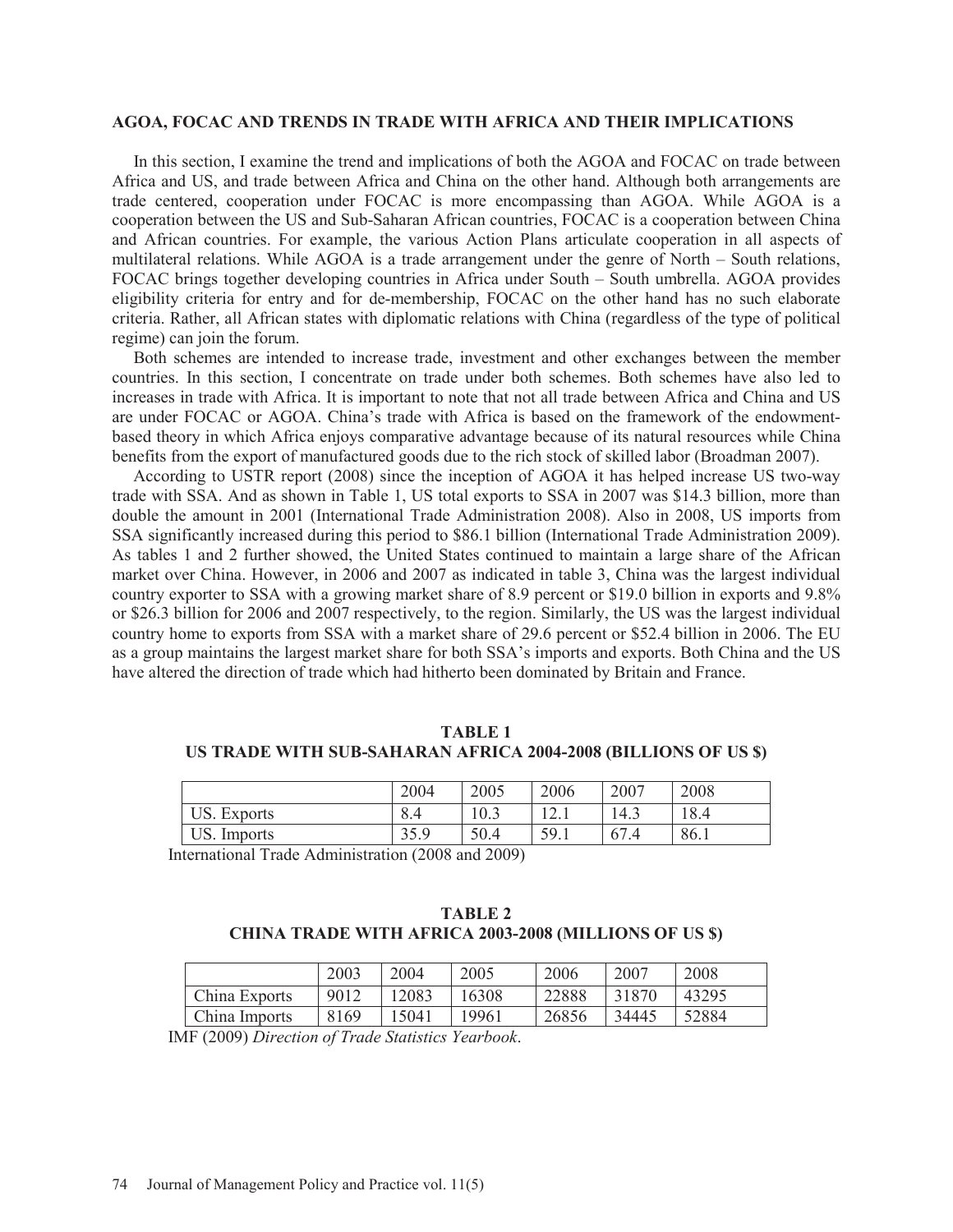## **TABLE 3 AFRICA'S MAJOR TRADING PARTNERS 2005-2006 (IN BILLIONS OF US \$ AND MARKET SHARE %)**

|                 | 2006 | $\%$ share | 2007 | $\%$ share |                 | 2006 | $%$ share | 2007 | $%$ share |
|-----------------|------|------------|------|------------|-----------------|------|-----------|------|-----------|
| SSA's           |      |            |      |            | SSA's           |      |           |      |           |
| <i>imports</i>  |      |            |      |            | <b>Exports</b>  |      |           |      |           |
| China           | 19.0 | 8.9%       | 26.5 | 9.8%       | US              | 61.5 | 29.5%     | 69.6 | 28.5%     |
| Germany         | 13.0 | 6.1%       | 15.0 | 5.6%       | China           | 26.3 | 12.6%     | 32.9 | 13.4%     |
| <b>US</b>       | 12.1 | 5.6%       | 14.4 | 5.3%       | UK              | 13.0 | 6.2%      | 13.7 | 5.6%      |
| France          | 11.3 | 5.3%       | 13.1 | 4.9%       | Japan           | 12.5 | $6.0\%$   | 13.3 | 5.4%      |
| <b>UK</b>       | 8.9  | 4.1%       | 9.8  | 3.6%       | Spain           | 10.9 | $5.2\%$   | 12.0 | 4.9%      |
| S. Africa       | 7.3  | 3.4%       | 9.0  | 3.3%       | France          | 9.2  | 4.4%      | 10.5 | 4.3%      |
| Japan           | 7.2  | 3.3%       | 8.6  | $3.2\%$    | Germany         | 8.9  | 4.3%      | 9.4  | 3.8%      |
| Netherlands     | 6.0  | 2.8%       | 8.6  | $3.2\%$    | Netherlands     | 6.8  | 3.2%      | 9.1  | 3.7%      |
| Italy           | 5.5  | 2.6%       | 6.3  | $2.4\%$    | Italy           | 7.4  | 3.6%      | 9.1  | 3.7%      |
| Spain           | 2.8  | 1.3%       | 3.1  | 1.2%       | S. Africa       | 3.3  | 1.6%      | 5.3  | $2.2\%$   |
| <b>Total EU</b> | 62.0 | 28.9%      | 74.9 | 27.8%      | <b>Total EU</b> | 67.0 | 32.1%     | 76.9 | 31.4%     |

International Trade Administration (2009, p.6)

## **TABLE 4 MAJOR AFRICAN COUNTRIES' EXPORTERS OF GOODS TO US AND CHINA**

| <b>US</b>                | China                    |
|--------------------------|--------------------------|
| Nigeria                  | Angola                   |
| Angola                   | South Africa             |
| South Africa             | Sudan                    |
| Republic of Congo        | Republic of Congo        |
| Gabon                    | <b>Equatorial Guinea</b> |
| Chad                     |                          |
| <b>Equatorial Guinea</b> |                          |

## **TABLE 5 MAJOR AFRICAN COUNTRIES'IMPORTERS OF GOODS FROM US AND CHINA**

| <b>US</b>    | China        |
|--------------|--------------|
| South Africa | South Africa |
| Nigeria      | Mozambique   |
| Angola       | Sudan        |
| Kenya        | Liberia      |
| Gabon        |              |
| Ghana        |              |

 Tables 4 and 5 indicated that there was a significant similarity of the major African trading partners to China and US. This similarity is reflected in the major exports of these African countries. The tables further suggested that there was concentration of trade among the 'more prosperous' or net-winner countries (Nigeria, Ghana, Ivory Coast, South Africa, Botswana, Egypt) in Africa thereby creating disparities with less developed or 'net-loser' countries. For example, Holslag *et al* (2007, p.33) pointed that 'between 1996 and 2005, the total deficit of thirty net-loser countries increased from \$1 billion to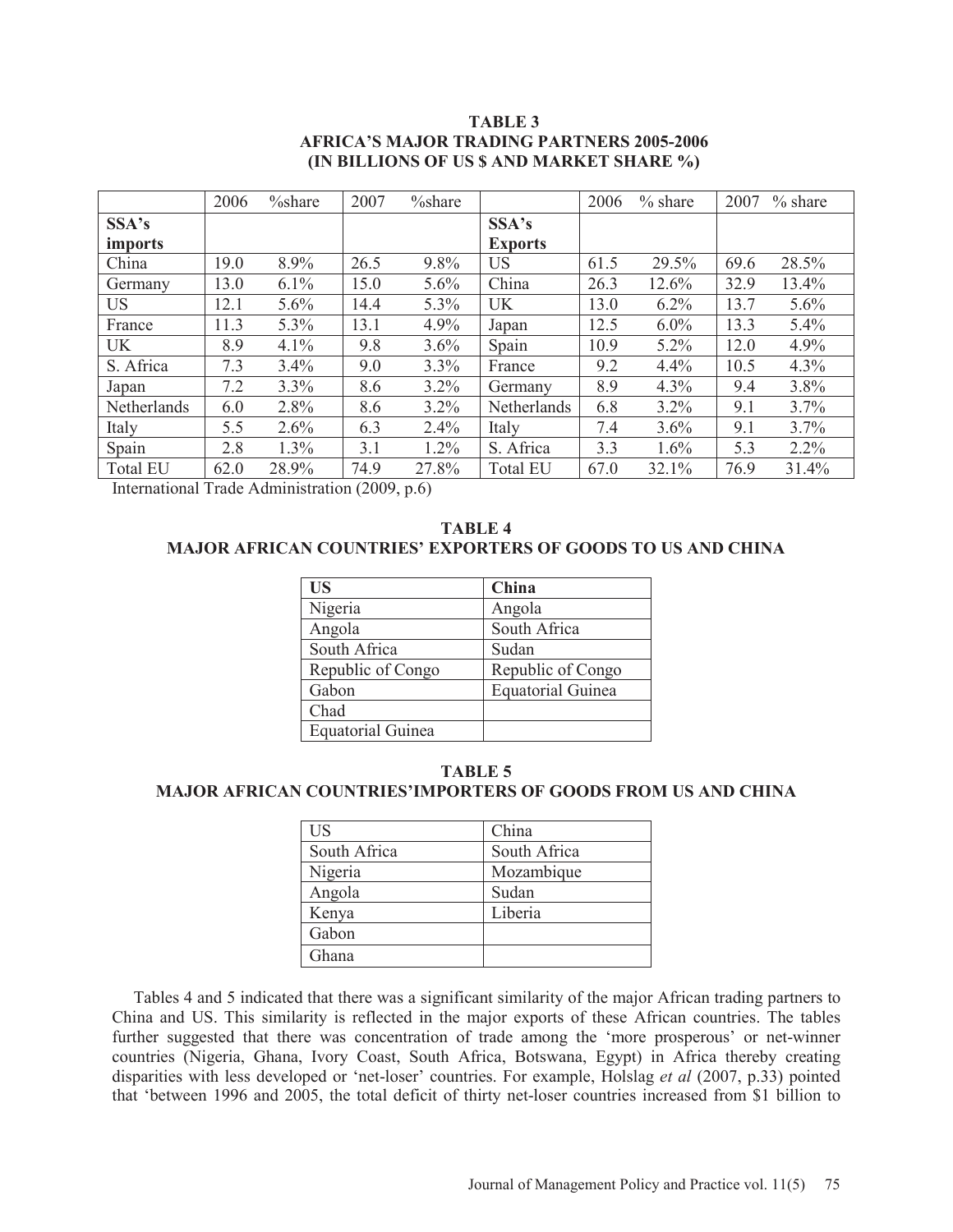nearly \$6 billion, whereas the surplus of the net-winner countries rose from \$210 million to \$11.7 billion'. Both schemes therefore reinforced the existing dichotomy in growth and development between the resources endowed African states and those countries that do not have natural resources. Furthermore, table 6 indicated that for both China and US, the main exports from Africa were raw materials which included oil, natural gas and other minerals. Oil and natural gas accounted for 62 percent of Africa's exports to China, followed by 17 percent of ores and metals in 2004 (Broadman 2007, p.80). And in 2005, Africa provided 21.1 per cent of China's total oil imports (Holslag *et al* 2007, p.26). For the US, oil imports from Africa accounted for 79.6 percent, while platinum (5.6 percent) remained second, and diamond (2.3 percent) remained third in 2007(International Trade Administration 2008). Most of US oil imports come from Nigeria and Angola, while most of China's oil imports come from Angola, Sudan, Democratic Republic of Congo, and Equatorial Guinea (Broadman 2007, 81). Apart from oil, table 6 further indicated that metalliferious ores (iron ore, cobalt, manganese, niobium and tantalum) were indispensable imports products for China's high-tech industries. On the other hand, the leading Africa's imports from China and US are mainly manufacture goods with more value added.

|                |                          |  | Leading Africa' imports from Leading Africa's exports to |                        |
|----------------|--------------------------|--|----------------------------------------------------------|------------------------|
| China and US   |                          |  | China and US                                             |                        |
| China          | US                       |  | China                                                    | <b>US</b>              |
| Clothing       | Motor vehicles<br>and    |  | Crude oil and natural gas                                | Oil (crude and<br>non- |
| textile        |                          |  |                                                          | crude                  |
| Machinery      | Machinery<br>and         |  | Ores<br>metal,<br>and<br>and                             | Platinum               |
|                | equipment                |  | precious stones                                          |                        |
| Transportation | Oilseeds and grains      |  | Wood products                                            | Diamonds               |
| equipment      |                          |  |                                                          |                        |
| Base metal     | Aircraft and parts       |  | Auto parts                                               | Woven and knit apparel |
| Footwear       | Petroleum<br>coal<br>and |  |                                                          | Natural gas            |
|                | products                 |  |                                                          |                        |

#### **TABLE 6 LEADING ITEMS OF TRADE**

Information culled from: Broadman (2007); Holslag *et al* (2007); International Trade Administration (2008 and 2009); Africa's News Network (2008)

## **CONCLUSION AND IMPLICATIONS**

 Africa, China and United States have explored the benefits of the phenomenal rise in MTAs since the 1990s. Africa's trade with China and US has significantly increased due in part to the creation of FOCAC and AGOA. Both China and the United States have not only become major players in Africa, they have in some cases dwarfed European countries which had previously dominated trade in Africa. However, in spite of the burgeoning demand for Africa's products by both China and US, trade under these schemes are largely concentrated in a few countries and are based on raw minerals, metals and forest products. This means that in spite of the volume of trade, the monetary value from trade is lower when compared to value from manufactured goods from China and US. For example, in the timber sector, China's accelerated demand for Africa's timber and forest products has not led to corresponding development in domestic processing and manufacturing capacity (*Canby et al* 2006). Africa countries need to engage in schemes that will increase their manufacturing and processing capacities so that they can add more value to their exports.

 The US and China's trade with Africa is an archetype of neo-classical trade between unequal partners in which China's industrial and technological advantages create higher monetary value than Africa's largely unprocessed crude oil, minerals and forest products. The study by Canby *et al* (2006, p.19) for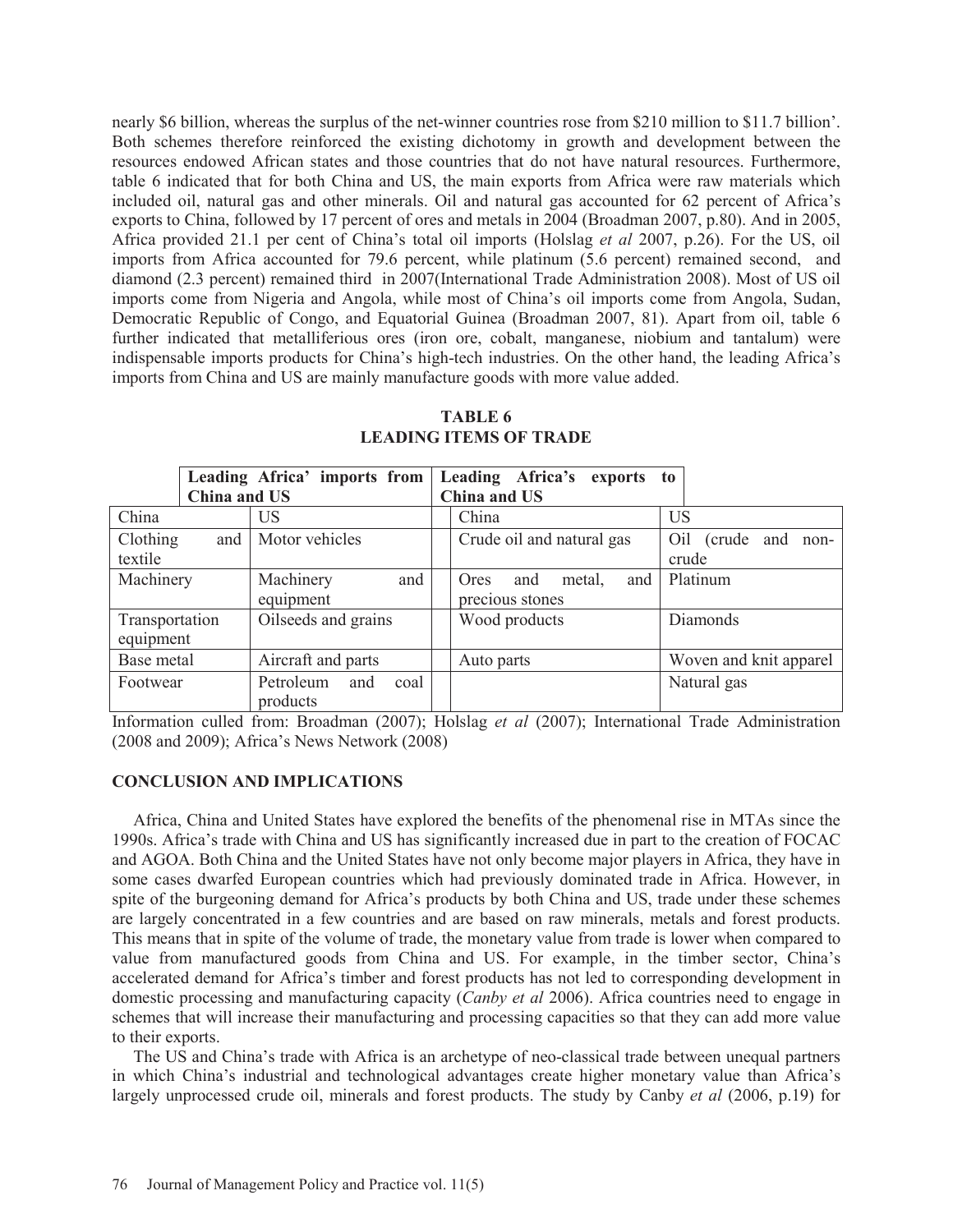forest products indicated that although the volume of Africa's export of saw wood and other forest products rose significantly to China's export of furniture, fiber board, paper, and plywood, China gained higher dollar value per cubic meter because its exports to Africa were composed of processed and manufactured products. As important as these trade scheme are to Africa, they replicate in significant ways, the dominant countries' policies and trade regimes, which are sometimes unfair, and exploitative.

 The African economy is constrained by the existence of disparities between the 'more prosperous' or "net-winner" countries and the less developed countries or "net-losers" in the continent. These schemes while not by their nature intentionally exacerbating trade inequalities, reinforce significant disparity between net-winner countries and net-loser countries in Africa.

## **REFERENCES**

AGOA (2000). AGOA Legislation HR.434. http://www.agoa.gov/agoa\_legislation/agoatext.pdf

AGOA (2001). Frequently Asked Questions. Retrieved on December 15, 2008 from http://www.agoa.gov/faq/faq.html

AGOA (2003). Comprehensive Report on US Trade and Investment Policy toward Sub-Saharan Africa and implementation of the African Growth and Opportunity Act: The Third of Eight Annual Reports May 2003. http://www.agoa.gov/resources/annual\_3.pdf

AGOA (2006). AGOA IV Legislation. www.agoa.gov/agoa\_legislation/agoa\_legislation.html

AGOA (2008). AGOA Legislation. www.agoa.gov/agoa\_legislation/agoa\_legislation.html

Africa News Network (2008). 'Africa – China trade up by 24% from 1995 to 2007'. http://tradeafrica.blogspot.com/2008/02/africa-china-trade-up-by-24-frm-1995.html

Brautigam, D. *et al* (2010). China's Investment in African Special Economic Zones: Prospects, challenges, and opportunities. *Economic Premise*, no. 5, p.1-6 March. http://vle.worldbank.org/bnpp/files/EP5.pdf

Broadman, H.G. (2007). *Africa's Silk Road: China and India's New Economic Frontier*. Washington, DC: The World Bank.

Canby, K. *et al.* (2008). China and the Global Market for forest products: Implications for forest and Livelihoods. Forest Products Trade between China & Africa: An analysis of Imports and Exports*.* http://www.forest-trends.org/documents/publications/ChinaAfricaTrade.pdf

China Daily. 2009. China-Africa trade up 45% in 2008 to \$107. http://www.chinadaily.com.cn/china/2009-02/11/content\_746760.htm

China Daily. 2008. China-Africa trade surging. www.chinadaily.com.cn/cndy/2008- 08/28/content\_69740htm

China.Org.cn (2000). China-Africa Cooperation Forum: Past, Present and Future. www.china.org.cn/english/features/China-Africa/82189.htm

Cornes, R. and Sandler, T. (1996). *The theory of Externalities, Public Goods and Club Goods*. Cambridge: Cambridge University Press.